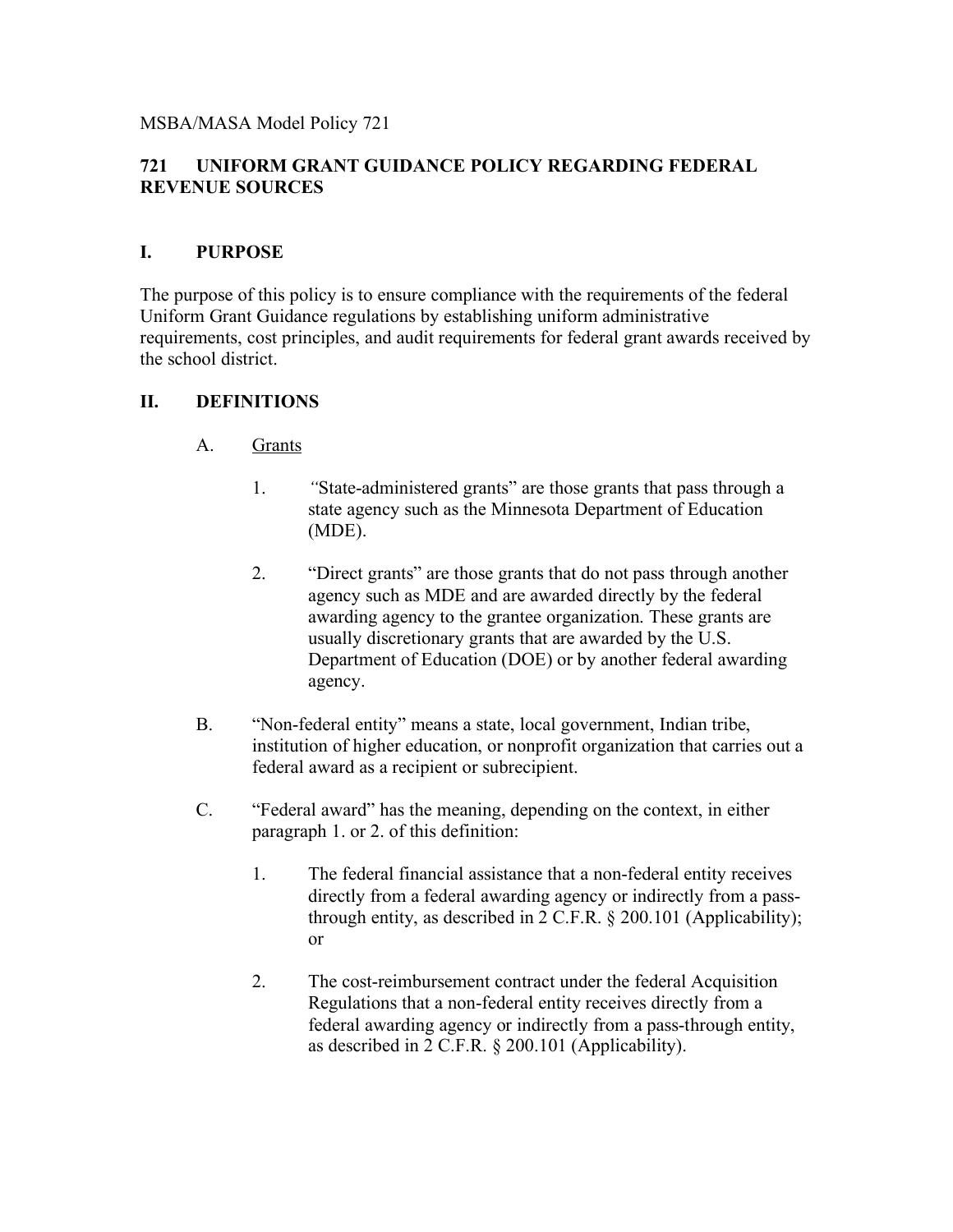- 3. The instrument setting forth the terms and conditions. The instrument is the grant agreement, cooperative agreement, other agreement for assistance covered in paragraph (b) of 2 C.F.R. § 200.40 (Federal Financial Assistance), or the cost-reimbursement contract awarded under the federal Acquisition Regulations.
- 4. "Federal award" does not include other contracts that a federal agency uses to buy goods or services from a contractor or a contract to operate federal-government-owned, contractor-operated facilities.
- D. "Contract" means a legal instrument by which a non-federal entity purchases property or services needed to carry out the project or program under a federal award. The term, as used in 2 C.F.R. Part 200, does not include a legal instrument, even if the non-federal entity considers it a contract, when the substance of the transaction meets the definition of a federal award or subaward.

# E. Procurement Methods

- 1. "Procurement by micro-purchase" is the acquisition of supplies or services, the aggregate dollar amount of which does not exceed the micro-purchase threshold (generally \$10,000, except as otherwise discussed in 48 C.F.R. Subpart 2.1 or as periodically adjusted for inflation).
- 2. "Procurement by small purchase procedures" are those relatively simple and informal procurement methods for securing services, supplies, or other property that do not cost more than \$250,000 (periodically adjusted for inflation).
- 3. "Procurement by sealed bids (formal advertising)" is a publicly solicited and a firm, fixed-price contract (lump sum or unit price) awarded to the responsible bidder whose bid, conforming to all the material terms and conditions of the invitation for bids, is the lowest in price.
- 4. "Procurement by competitive proposals" is normally conducted with more than one source submitting an offer, and either a fixedprice or cost-reimbursement type contract is awarded. Competitive proposals are generally used when conditions are not appropriate for the use of sealed bids.
- 5. "Procurement by noncompetitive proposals" is procurement through solicitation of a proposal from only one source.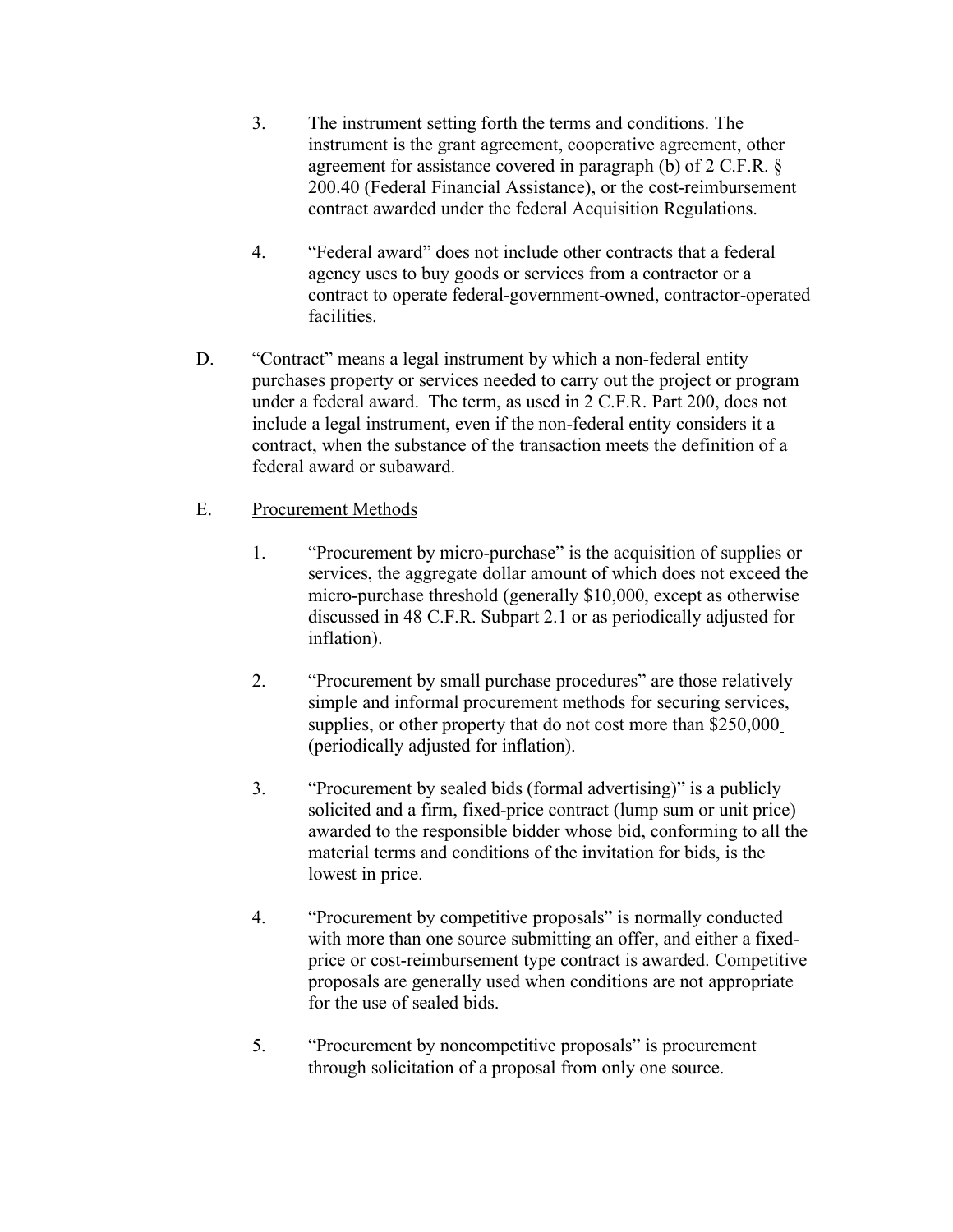- F. "Equipment" means tangible personal property (including information technology systems) having a useful life of more than one year and a perunit acquisition cost which exceeds the lesser of the capitalization level established by the non-federal entity for financial statement purposes, or \$5,000.
- G. "Compensation for personal services" includes all remuneration, paid currently or accrued, for services of employees rendered during the period of performance under the federal award, including, but not necessarily limited to, wages and salaries. Compensation for personal services may also include fringe benefits which are addressed in 2 C.F.R. § 200.431 (Compensation - Fringe Benefits).
- H. "Post-retirement health plans" refer to costs of health insurance or health services not included in a pension plan covered by 2 C.F.R.  $\S 200.431(g)$ for retirees and their spouses, dependents, and survivors.
- I. "Severance pay" is a payment in addition to regular salaries and wages by the non-federal entities to workers whose employment is being terminated.
- J. "Direct costs" are those costs that can be identified specifically with a particular final cost objective, such as a federal award, or other internally or externally funded activity, or that can be directly assigned to such activities relatively easily with a high degree of accuracy.
- K. "Relocation costs" are costs incident to the permanent change of duty assignment (for an indefinite period or for a stated period not less than 12 months) of an existing employee or upon recruitment of a new employee.
- L. "Travel costs" are the expenses for transportation, lodging, subsistence, and related items incurred by employees who are in travel status on official business of the school district.

### **III. CONFLICT OF INTEREST**

A. Employee Conflict of Interest. No employee, officer, or agent may participate in the selection, award, or administration of a contract supported by a federal award if he or she has a real or apparent conflict of interest. Such a conflict of interest would arise when the employee, officer, or agent, any member of his or her immediate family, his or her partner, or an organization which employs or is about to employ any of the parties indicated herein, has a financial or other interest in or a tangible personal benefit from a firm considered for a contract. The employees, officers, and agents of the school district may neither solicit nor accept gratuities, favors, or anything of monetary value from contractors or parties to subcontracts. However, the school district may set standards for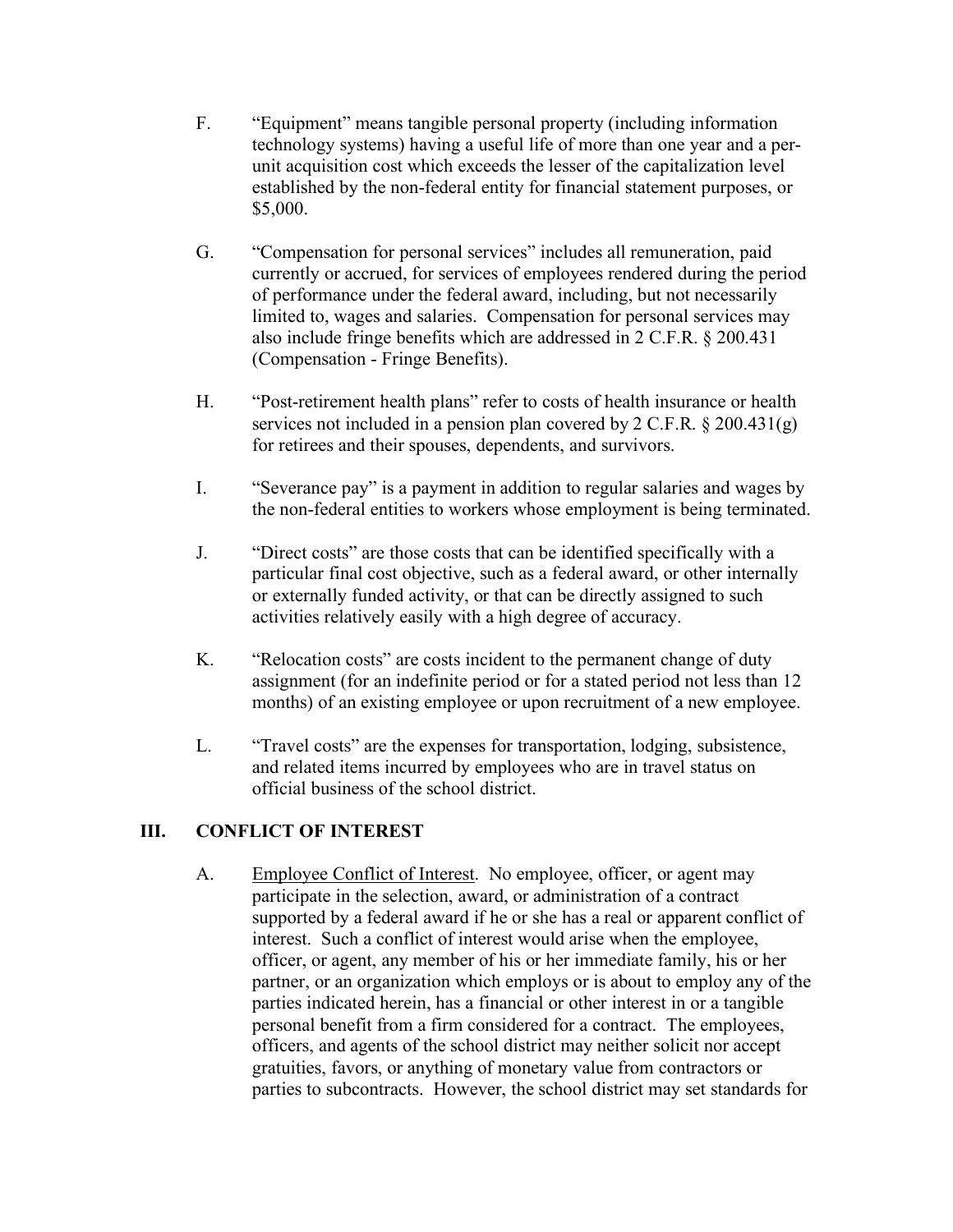situations in which the financial interest is not substantial or the gift is an unsolicited item of nominal value. The standards of conduct must provide for disciplinary actions to be applied for violations of such standards by employees, officers, or agents of the school district.

- B. Organizational Conflicts of Interest. The school district is unable or appears to be unable to be impartial in conducting a procurement action involving the related organization because of relationships with a parent company, affiliate, or subsidiary organization.
- C. Disclosing Conflicts of Interest. The school district must disclose in writing any potential conflict of interest to MDE in accordance with applicable federal awarding agency policy.

# **IV. ACCEPTABLE METHODS OF PROCUREMENT**

- A. General Procurement Standards. The school district must use its own documented procurement procedures which reflect applicable state laws, provided that the procurements conform to the applicable federal law and the standards identified in the Uniform Grant Guidance.
- B. The school district must maintain oversight to ensure that contractors perform in accordance with the terms, conditions, and specifications of their contracts or purchase orders.
- C. The school district's procedures must avoid acquisition of unnecessary or duplicative items. Consideration should be given to consolidating or breaking out procurements to obtain a more economical purchase. Where appropriate, an analysis will be made of lease versus purchase alternatives and any other appropriate analysis to determine the most economical approach.
- D. The school district must award contracts only to responsible contractors possessing the ability to perform successfully under the terms and conditions of a proposed procurement. Consideration will be given to such matters as contractor integrity, compliance with public policy, record of past performance, and financial and technical resources.
- E. The school district must maintain records sufficient to detail the history of procurement. These records will include, but are not necessarily limited to, the following: rationale for the method of procurement; selection of the contract type; contractor selection or rejection; and the basis for the contract price.
- F. The school district alone must be responsible, in accordance with good administrative practice and sound business judgment, for the settlement of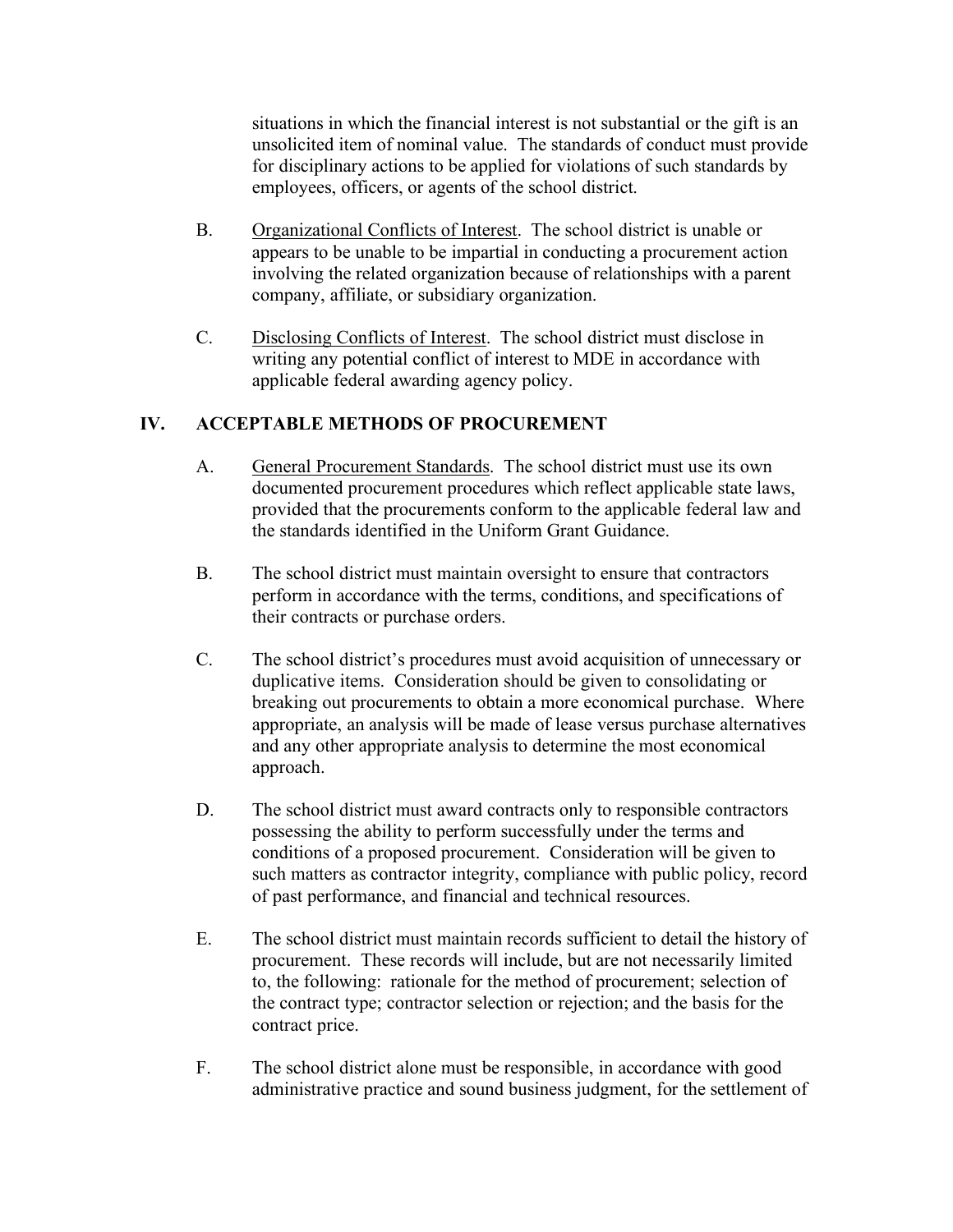all contractual and administrative issues arising out of procurements. These issues include, but are not limited to, source evaluation, protests, disputes, and claims. These standards do not relieve the school district of any contractual responsibilities under its contracts.

- G. The school district must take all necessary affirmative steps to assure that minority businesses, women's business enterprises, and labor surplus area firms are used when possible.
- H. Methods of Procurement. The school district must use one of the following methods of procurement:
	- 1. Procurement by micro-purchases. To the extent practicable, the school district must distribute micro-purchases equitably among qualified suppliers. Micro-purchases may be awarded without soliciting competitive quotations if the school district considers the price to be reasonable.
	- 2. Procurement by small purchase procedures. If small purchase procedures are used, price or rate quotations must be obtained from an adequate number of qualified sources.
	- 3. Procurement by sealed bids (formal advertising).
	- 4. Procurement by competitive proposals. If this method is used, the following requirements apply:
		- a. Requests for proposals must be publicized and identify all evaluation factors and their relative importance. Any response to publicized requests for proposals must be considered to the maximum extent practical;
		- b. Proposals must be solicited from an adequate number of qualified sources;
		- c. The school district must have a written method for conducting technical evaluations of the proposals received and for selecting recipients;
		- d. Contracts must be awarded to the responsible firm whose proposal is most advantageous to the program, with price and other factors considered; and
		- e. The school district may use competitive proposal procedures for qualifications-based procurement of architectural/engineering (A/E) professional services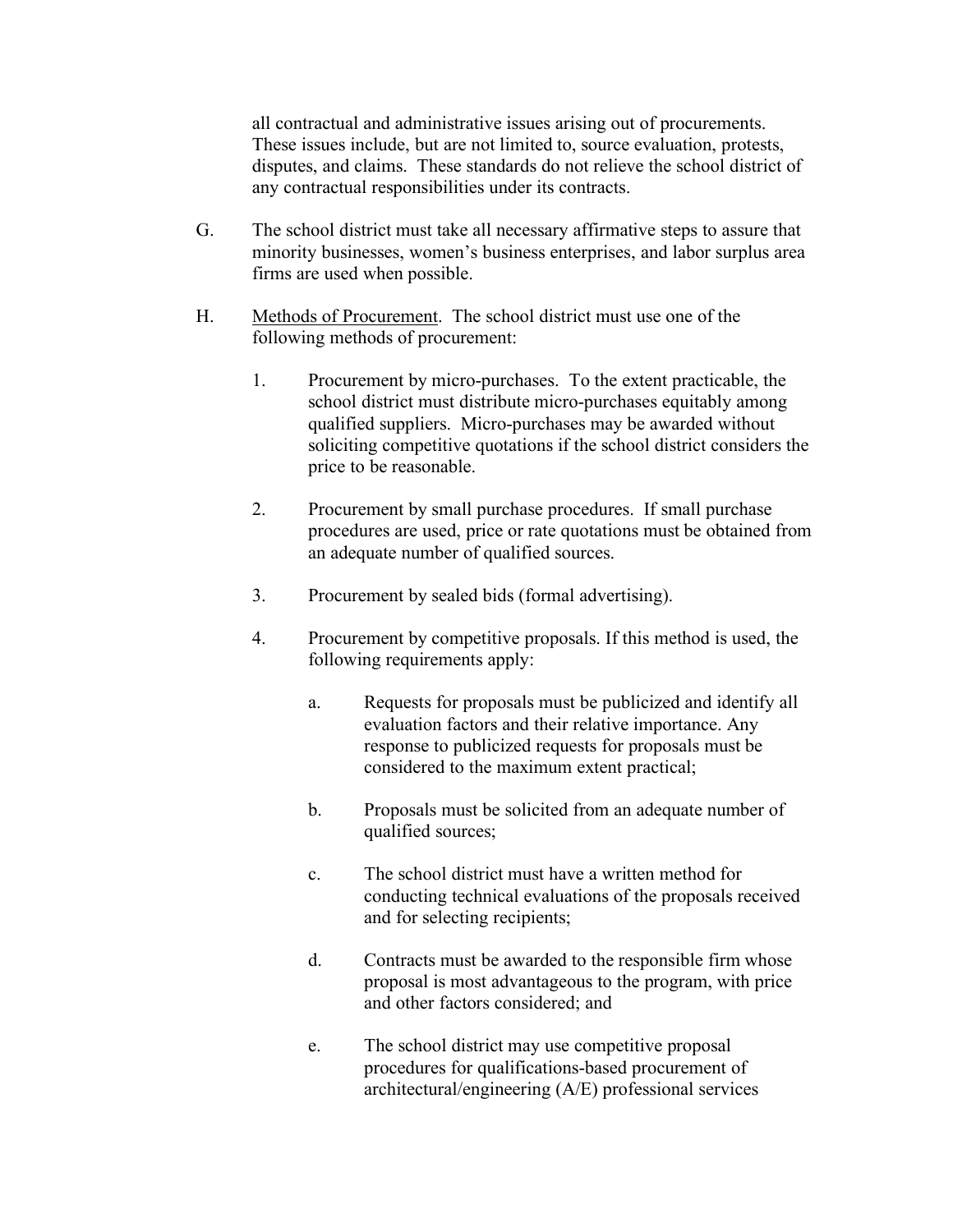whereby competitors' qualifications are evaluated and the most qualified competitor is selected, subject to negotiation of fair and reasonable compensation. The method where price is not used as a selection factor can only be used in procurement of A/E professional services; it cannot be used to purchase other types of services, though A/E firms are a potential source to perform the proposed effort.

- 5. Procurement by noncompetitive proposals. Procurement by noncompetitive proposals may be used only when one or more of the following circumstances apply:
	- a. The item is available only from a single source;
	- b. The public exigency or emergency for the requirement will not permit a delay resulting from competitive solicitation;
	- c. The DOE or MDE expressly authorizes noncompetitive proposals in response to a written request from the school district; or
	- d. After solicitation of a number of sources, competition is determined inadequate.
- I. Competition. The school district must have written procedures for procurement transactions. These procedures must ensure that all solicitations:
	- 1. Incorporate a clear and accurate description of the technical requirements for the material, product, or service to be procured. Such description must not, in competitive procurements, contain features which unduly restrict competition. The description may include a statement of the qualitative nature of the material, product, or service to be procured and, when necessary, must set forth those minimum essential characteristics and standards to which it must conform if it is to satisfy its intended use. Detailed product specifications should be avoided if at all possible. When making a clear and accurate description of the technical requirements is impractical or uneconomical, a "brand name or equivalent" description may be used as a means to define the performance or other salient requirements of procurement. The specific features of the named brand which must be met by offers must be clearly stated; and
	- 2. Identify all requirements which the offerors must fulfill and all other factors to be used in evaluating bids or proposals.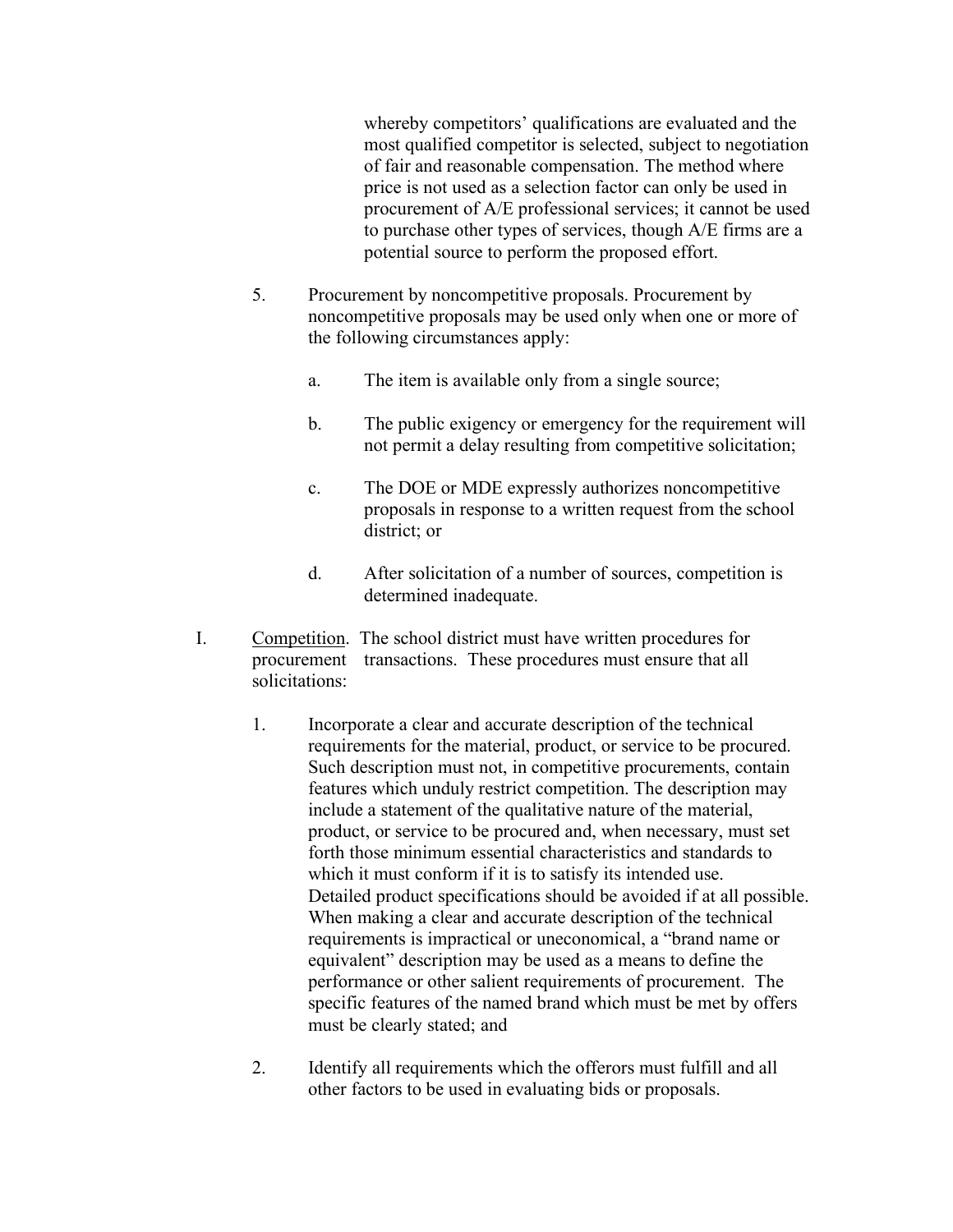- J. The school district must ensure that all prequalified lists of persons, firms, or products which are used in acquiring goods and services are current and include enough qualified sources to ensure maximum open and free competition. Also, the school district must not preclude potential bidders from qualifying during the solicitation period.
- K. Non-federal entities are prohibited from contracting with or making subawards under "covered transactions" to parties that are suspended or debarred or whose principals are suspended or debarred. "Covered transactions" include procurement contracts for goods and services awarded under a grant or cooperative agreement that are expected to equal or exceed \$25,000.
- L. All nonprocurement transactions entered into by a recipient (i.e., subawards to subrecipients), irrespective of award amount, are considered covered transactions, unless they are exempt as provided in 2 C.F.R. § 180.215.

# **V. MANAGING EQUIPMENT AND SAFEGUARDING ASSETS**

A. Property Standards. The school district must, at a minimum, provide the equivalent insurance coverage for real property and equipment acquired or improved with federal funds as provided to property owned by the nonfederal entity. Federally owned property need not be insured unless required by the terms and conditions of the federal award.

The school district must adhere to the requirements concerning real property, equipment, supplies, and intangible property set forth in 2 C.F.R. §§ 200.311, 200.314, and 200.315.

- B. Equipment. Management requirements. Procedures for managing equipment (including replacement equipment), whether acquired in whole or in part under a federal award, until disposition takes place will, at a minimum, meet the following requirements:
	- 1. Property records must be maintained that include a description of the property; a serial number or other identification number; the source of the funding for the property (including the federal award identification number (FAIN)); who holds title; the acquisition date; the cost of the property; the percentage of the federal participation in the project costs for the federal award under which the property was acquired; the location, use, and condition of the property; and any ultimate disposition data, including the date of disposition and sale price of the property.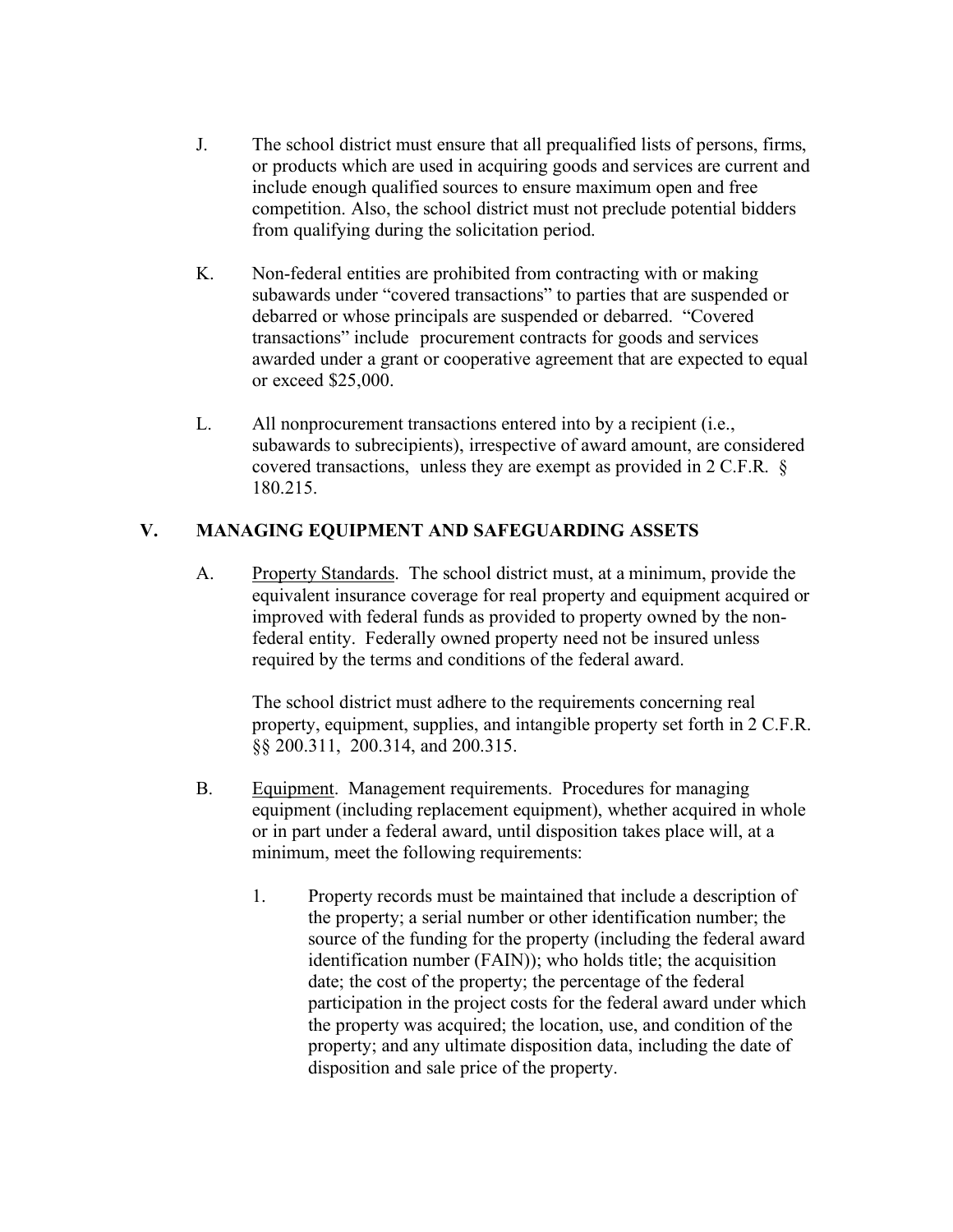- 2. A physical inventory of the property must be taken and the results reconciled with the property records at least once every two years.
- 3. A control system must be developed to ensure adequate safeguards to prevent loss, damage, or theft of the property. Any loss, damage, or theft must be investigated.
- 4. Adequate maintenance procedures must be developed to keep property in good condition.
- 5. If the school district is authorized or required to sell the property, proper sales procedures must be established to ensure the highest possible return.

# **VI. FINANCIAL MANAGEMENT REQUIREMENTS**

- A. Financial Management. The school district's financial management systems, including records documenting compliance with federal statues, regulations, and the terms and conditions of the federal award, must be sufficient to permit the preparation of reports required by general and program-specific terms and conditions; and the tracing of funds to a level of expenditures adequate to establish that such funds have been used according to the federal statutes, regulations, and the terms and conditions of the federal award.
- B. Payment. The school district must be paid in advance, provided it maintains or demonstrates the willingness to maintain both written procedures that minimize the time elapsing between the transfer of funds and disbursement between the school district and the financial management systems that meet the standards for fund control.

Advance payments to a school district must be limited to the minimum amounts needed and timed to be in accordance with the actual, immediate cash requirements of the school district in carrying out the purpose of the approved program or project. The timing and amount of advance payments must be as close as is administratively feasible to the actual disbursements by the non-federal entity for direct program or project costs and the proportionate share of any allowable indirect costs. The school district must make timely payment to contractors in accordance with the contract provisions.

C. Internal Controls. The school district must establish and maintain effective internal control over the federal award that provides reasonable assurance that the school district is managing the federal award in compliance with federal statutes, regulations, and the terms and conditions of the federal award. These internal controls should be in compliance with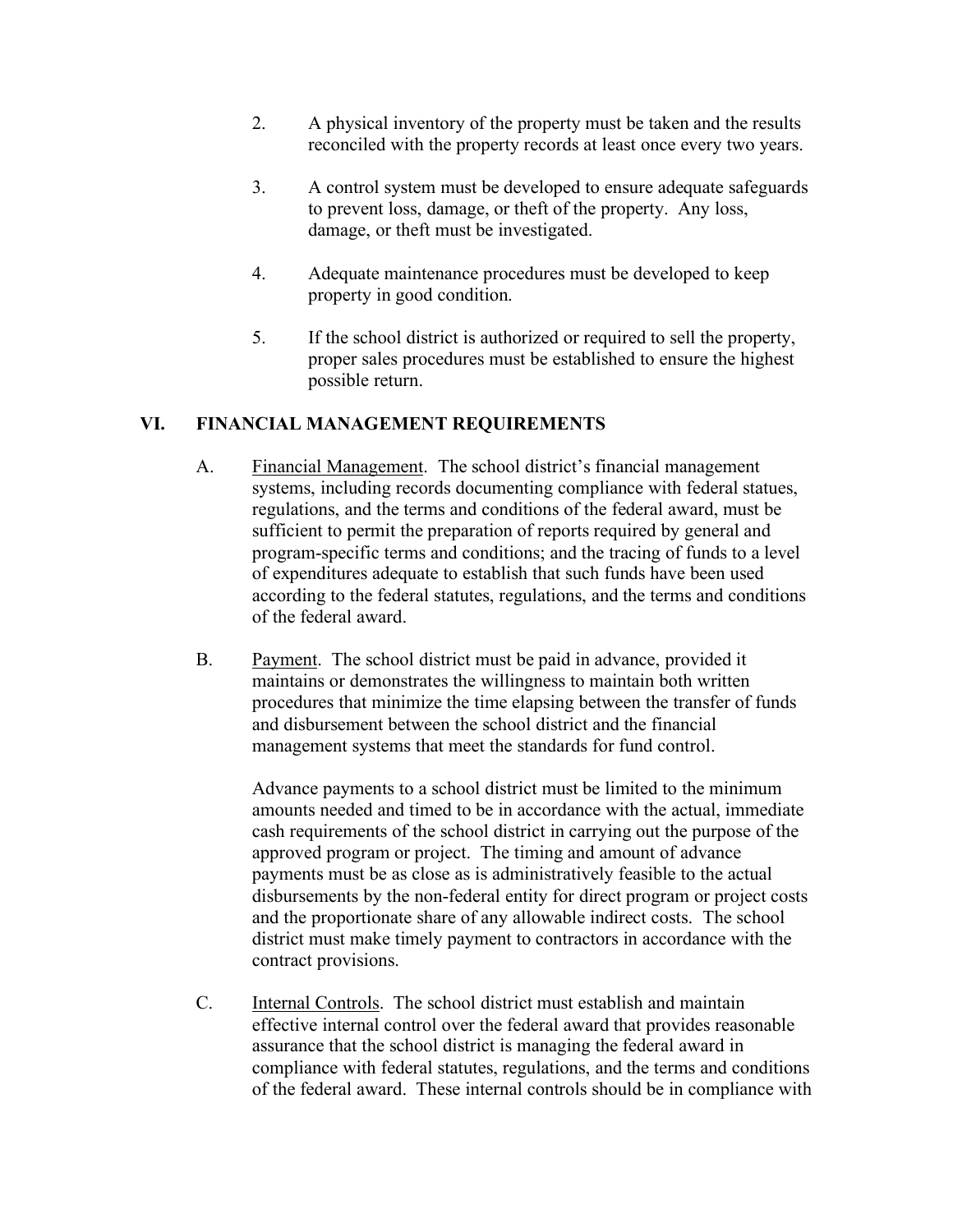guidance in "Standards for Internal Control in the Federal Government," issued by the Comptroller General of the United States, or the "Internal Control Integrated Framework," issued by the Committee of Sponsoring Organizations of the Treadway Commission (COSO).

The school district must comply with federal statutes, regulations, and the terms and conditions of the federal award.

The school district must also evaluate and monitor the school district's compliance with statutes, regulations, and the terms and conditions of the federal award.

The school district must also take prompt action when instances of noncompliance are identified, including noncompliance identified in audit findings.

The school district must take reasonable measures to safeguard protected personally identifiable information considered sensitive consistent with applicable federal and state laws regarding privacy and obligations of confidentiality.

### **VII. ALLOWABLE USE OF FUNDS AND COST PRINCIPLES**

A. Allowable Use of Funds. The school district administration and board will enforce appropriate procedures and penalties for program, compliance, and accounting staff responsible for the allocation of federal grant costs based on their allowability and their conformity with federal cost principles to determine the allowability of costs.

### B. Definitions

- 1. "Allowable cost" means a cost that complies with all legal requirements that apply to a particular federal education program, including statutes, regulations, guidance, applications, and approved grant awards.
- 2. "Education Department General Administrative Regulations (EDGAR)" means a compilation of regulations that apply to federal education programs. These regulations contain important rules governing the administration of federal education programs and include rules affecting the allowable use of federal funds (including rules regarding allowable costs, the period of availability of federal awards, documentation requirements, and grants management requirements). EDGAR can be accessed at: http://www2.ed.gov/policy/fund/reg/edgarReg/edgar.html.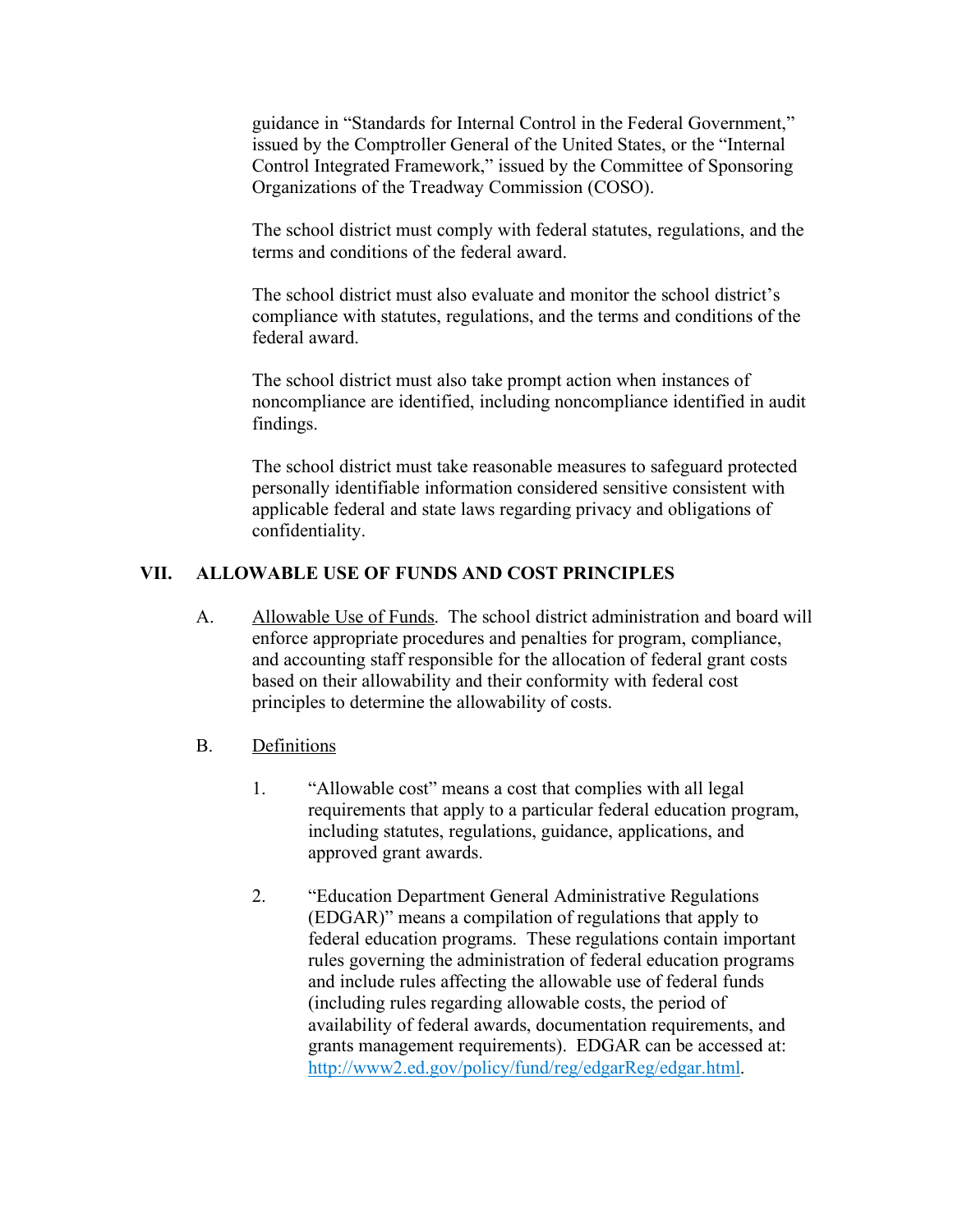- 3. "Omni Circular" or "2 C.F.R. Part 200s" or "Uniform Administrative Requirements, Cost Principles, and Audit Requirements for Federal Awards" means federal cost principles that provide standards for determining whether costs may be charged to federal grants.
- 4. "Advance payment" means a payment that a federal awarding agency or passthrough entity makes by any appropriate payment mechanism, including a predetermined payment schedule, before the non-federal entity disburses the funds for program purposes.
- C. Allowable Costs. The following items are costs that may be allowable under the 2 C.F.R. Part 200s under specific conditions:
	- 1. Advisory councils;
	- 2. Audit costs and related services;
	- 3. Bonding costs;
	- 4. Communication costs;
	- 5. Compensation for personal services;
	- 6. Depreciation and use allowances;
	- 7. Employee morale, health, and welfare costs;
	- 8. Equipment and other capital expenditures;
	- 9. Gains and losses on disposition of depreciable property and other capital assets and substantial relocation of federal programs;
	- 10. Insurance and indemnification;
	- 11. Maintenance, operations, and repairs;
	- 12. Materials and supplies costs;
	- 13. Meetings and conferences;
	- 14. Memberships, subscriptions, and professional activity costs;
	- 15. Security costs;
	- 16. Professional service costs;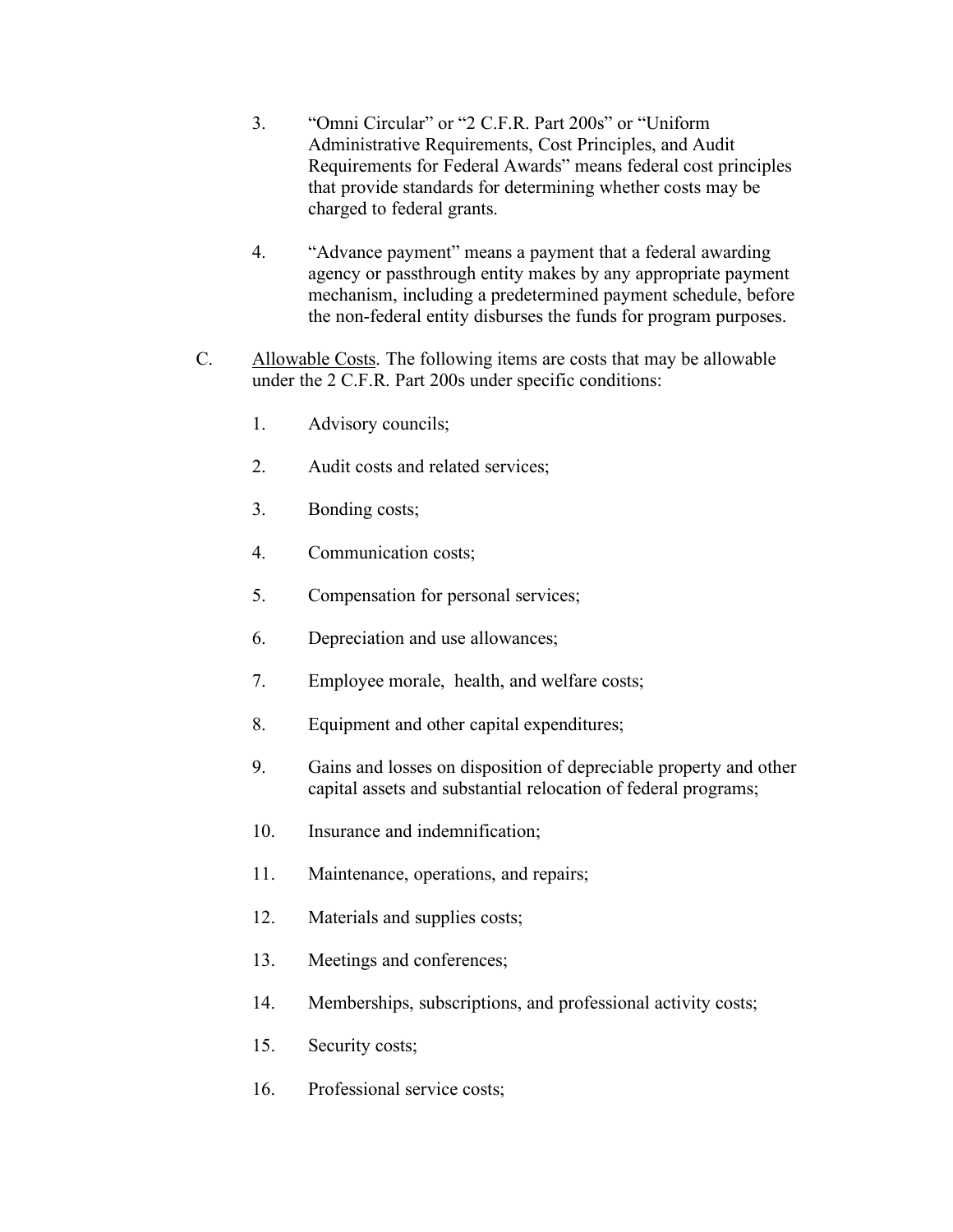- 17. Proposal costs;
- 18. Publication and printing costs;
- 19. Rearrangement and alteration costs;
- 20. Rental costs of building and equipment;
- 21. Training costs; and
- 22. Travel costs.
- D. Costs Forbidden by Federal Law. 2 CFR Part 200s and EDGAR identify certain costs that may never be paid with federal funds. The following list provides examples of such costs. If a cost is on this list, it may not be supported with federal funds. The fact that a cost is not on this list does not mean it is necessarily permissible. Other important restrictions apply to federal funds, such as those items detailed in the 2 CFR Part 200s; thus, the following list is not exhaustive:
	- 1. Advertising and public relations costs (with limited exceptions), including promotional items and memorabilia, models, gifts, and souvenirs;
	- 2. Alcoholic beverages;
	- 3. Bad debts;
	- 4. Contingency provisions (with limited exceptions);
	- 5. Fundraising and investment management costs (with limited exceptions);
	- 6. Donations;
	- 7. Contributions;
	- 8. Entertainment (amusement, diversion, and social activities and any associated costs);
	- 9. Fines and penalties;
	- 10. General government expenses (with limited exceptions pertaining to Indian tribal governments and Councils of Government (COGs));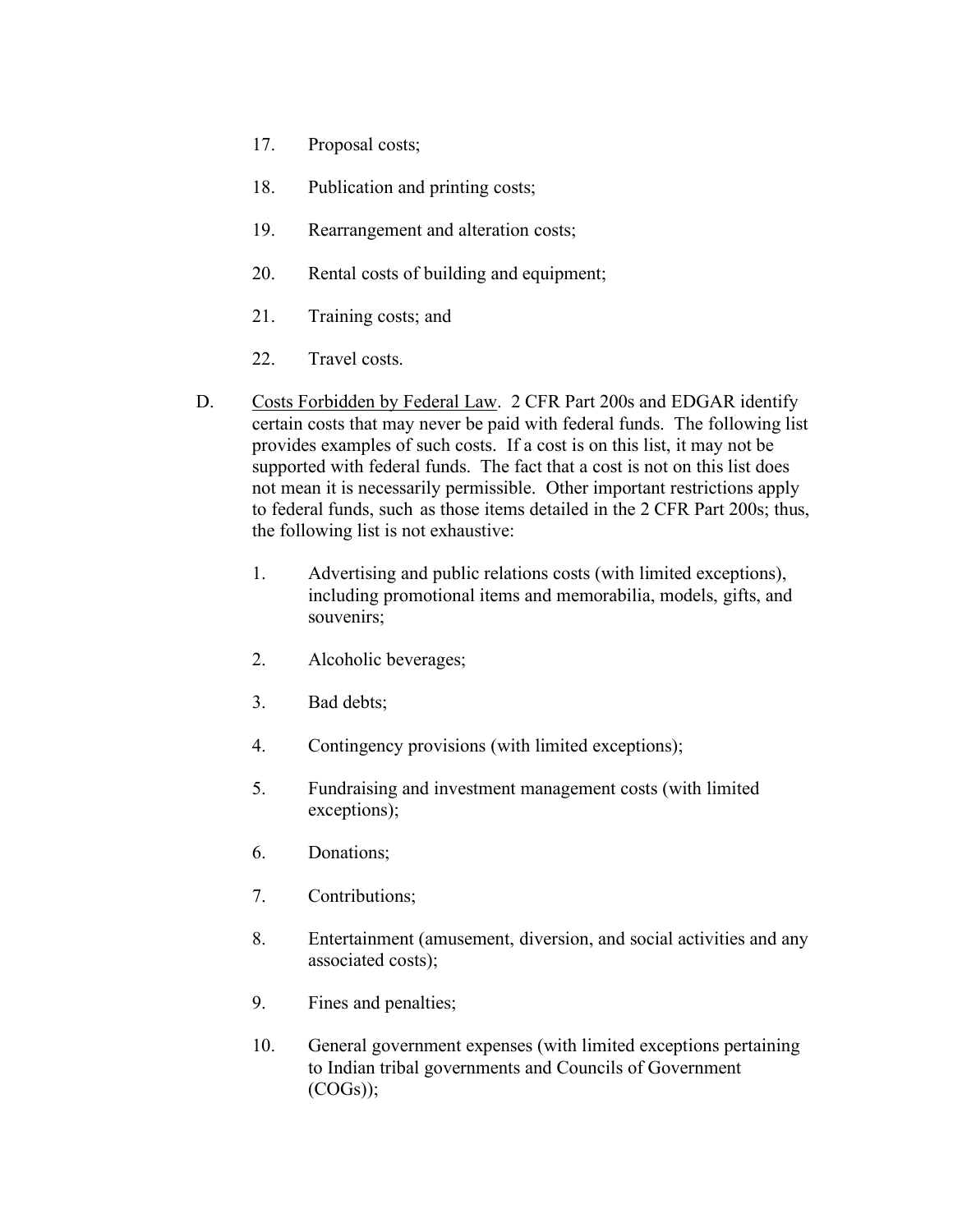- 11. Goods or services for personal use;
- 12. Interest, except interest specifically stated in 2 C.F.R. § 200.441 as allowable;
- 13. Religious use;
- 14. The acquisition of real property (unless specifically permitted by programmatic statute or regulations, which is very rare in federal education programs);
- 15. Construction (unless specifically permitted by programmatic statute or regulations, which is very rare in federal education programs); and
- 16. Tuition charged or fees collected from students applied toward meeting matching, cost sharing, or maintenance of effort requirements of a program.

#### E. Program Allowability

- 1. Any cost paid with federal education funds must be permissible under the federal program that would support the cost.
- 2. Many federal education programs detail specific required and/or allowable uses of funds for that program. Issues such as eligibility, program beneficiaries, caps or restrictions on certain types of program expenses, other program expenses, and other program specific requirements must be considered when performing the programmatic analysis.
- 3. The two largest federal K-12 programs, Title I, Part A, and the Individuals with Disabilities Education Act (IDEA), do not contain a use of funds section delineating the allowable uses of funds under those programs. In those cases, costs must be consistent with the purposes of the program in order to be allowable.

### F. Federal Cost Principles

1. The Omni Circular defines the parameters for the permissible uses of federal funds. While many requirements are contained in the Omni Circular, it includes five core principles that serve as an important guide for effective grant management. These core principles require all costs to be: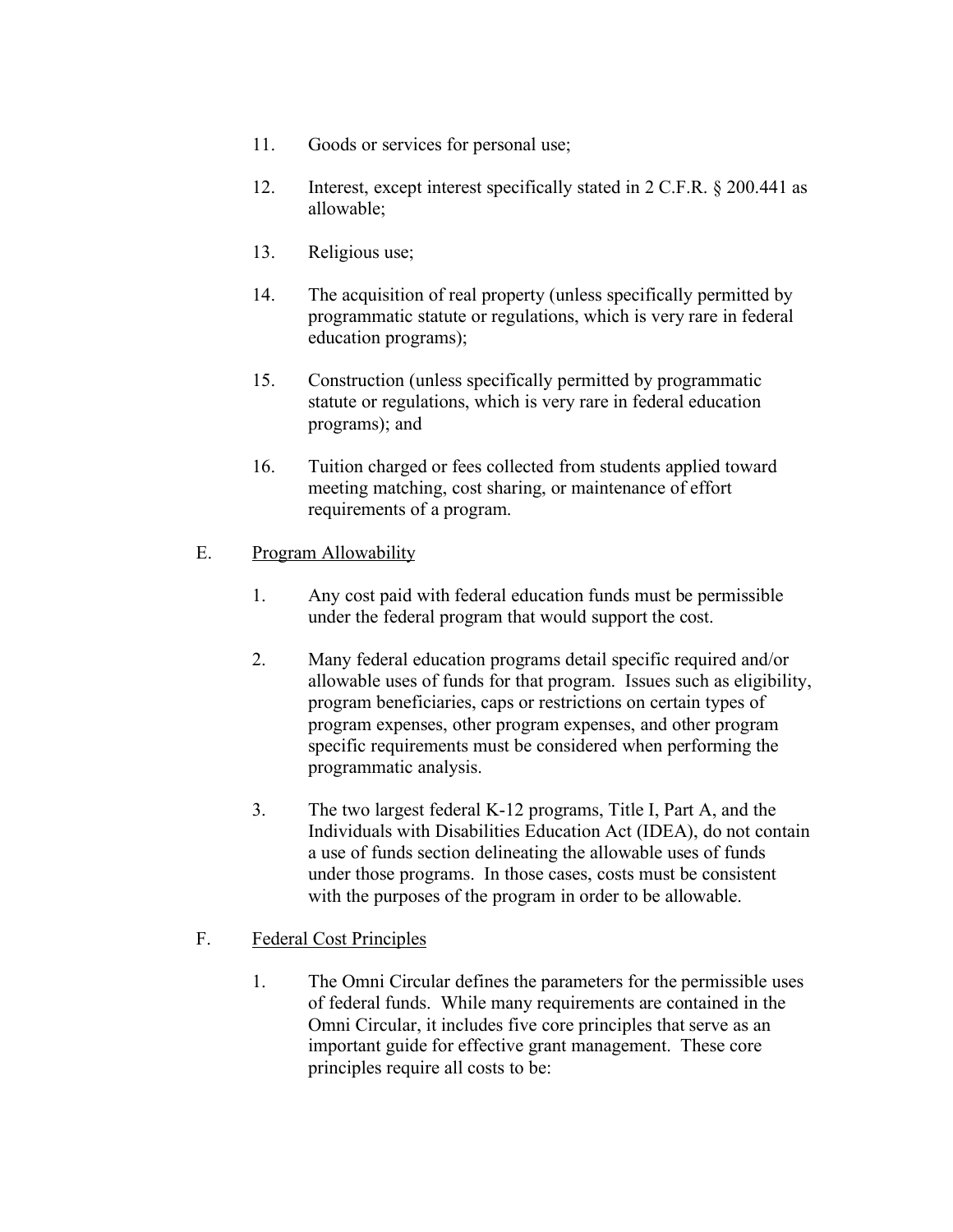- a. Necessary for the proper and efficient performance or administration of the program.
- b. Reasonable. An outside observer should clearly understand why a decision to spend money on a specific cost made sense in light of the cost, needs, and requirements of the program.
- c. Allocable to the federal program that paid for the cost. A program must benefit in proportion to the amount charged to the federal program – for example, if a teacher is paid 50% with Title I funds, the teacher must work with the Title I program/students at least 50% of the time. Recipients also need to be able to track items or services purchased with federal funds so they can prove they were used for federal program purposes.
- d. Authorized under state and local rules. All actions carried out with federal funds must be authorized and not prohibited by state and local laws and policies.
- e. Adequately documented. A recipient must maintain proper documentation so as to provide evidence to monitors, auditors, or other oversight entities of how the funds were spent over the lifecycle of the grant.
- G. Program Specific Fiscal Rules. The Omni Circular also contains specific rules on selected items of costs. Costs must comply with these rules in order to be paid with federal funds.
	- 1. All federal education programs have certain program specific fiscal rules that apply. Determining which rules apply depends on the program; however, rules such as supplement, not supplant, maintenance of effort, comparability, caps on certain uses of funds, etc., have an important impact when analyzing whether a particular cost is permissible.
	- 2. Many state-administered programs require local education agencies (LEAs) to use federal program funds to supplement the amount of state, local, and, in some cases, other federal funds they spend on education costs and not to supplant (or replace) those funds. Generally, the "supplement, not supplant" provision means that federal funds must be used to supplement the level of funds from non-federal sources by providing additional services, staff, programs, or materials. In other words, federal funds normally cannot be used to pay for things that would otherwise be paid for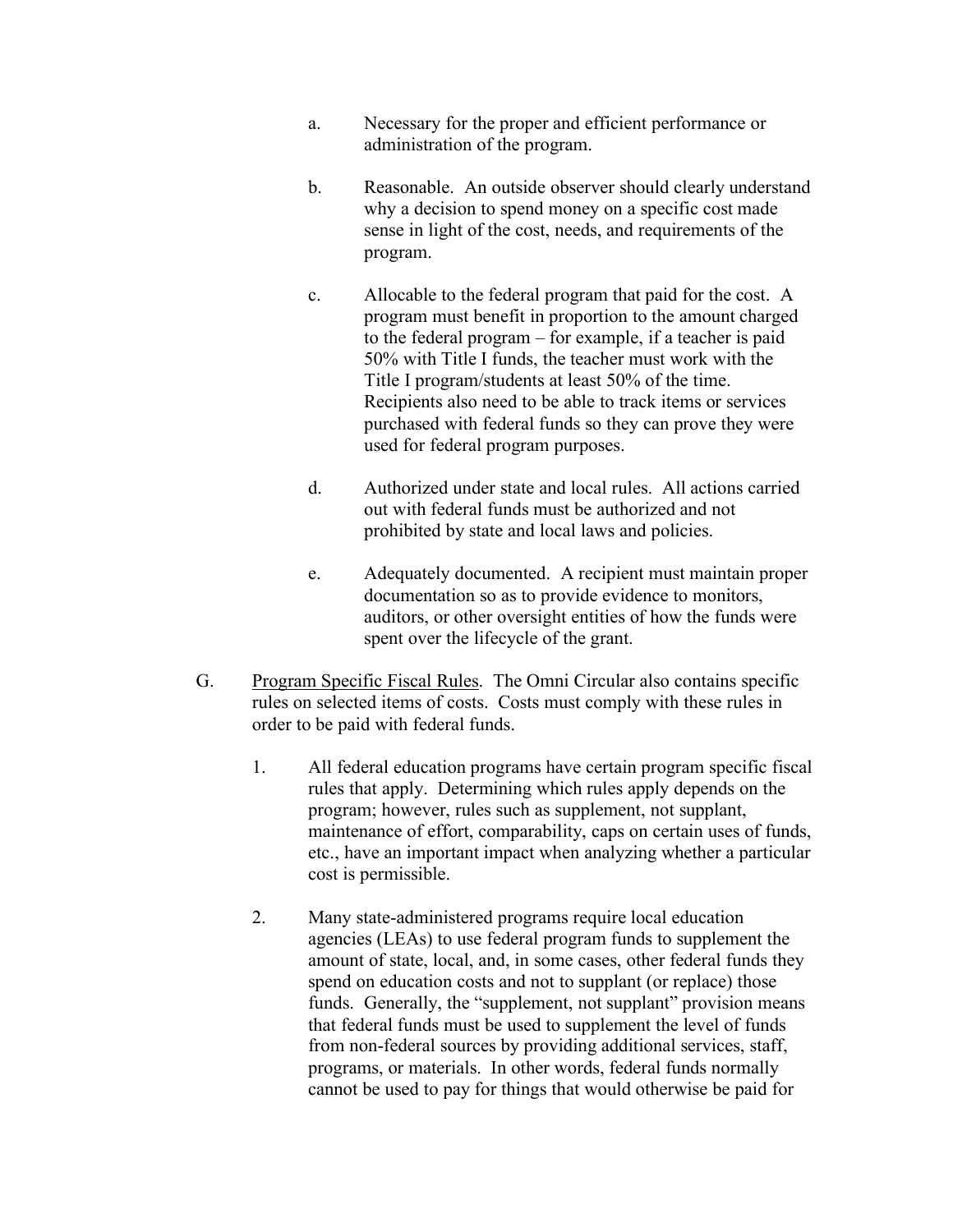with state or local funds (and, in some cases, with other federal funds).

- 3. Auditors generally presume supplanting has occurred in three situations:
	- a. School district uses federal funds to provide services that the school district is required to make available under other federal, state, or local laws.
	- b. School district uses federal funds to provide services that the school district provided with state or local funds in the prior year.
	- c. School district uses Title I, Part A, or Migrant Education Program funds to provide the same services to Title I or Migrant students that the school district provides with state or local funds to nonparticipating students.
- 4. These presumptions apply differently in different federal programs and also in schoolwide program schools. Staff should be familiar with the supplement not supplant provisions applicable to their program.
- H. Approved Plans, Budgets, and Special Conditions
	- 1. As required by the Omni Circular, all costs must be consistent with approved program plans and budgets.
	- 2. Costs must also be consistent with all terms and conditions of federal awards, including any special conditions imposed on the school district's grants.
- I. Training
	- 1. The school district will provide training on the allowable use of federal funds to all staff involved in federal programs.
	- 2. The school district will promote coordination between all staff involved in federal programs through activities, such as routine staff meetings and training sessions.
- J. Employee Sanctions. Any school district employee who violates this policy will be subject to discipline, as appropriate, up to and including the termination of employment.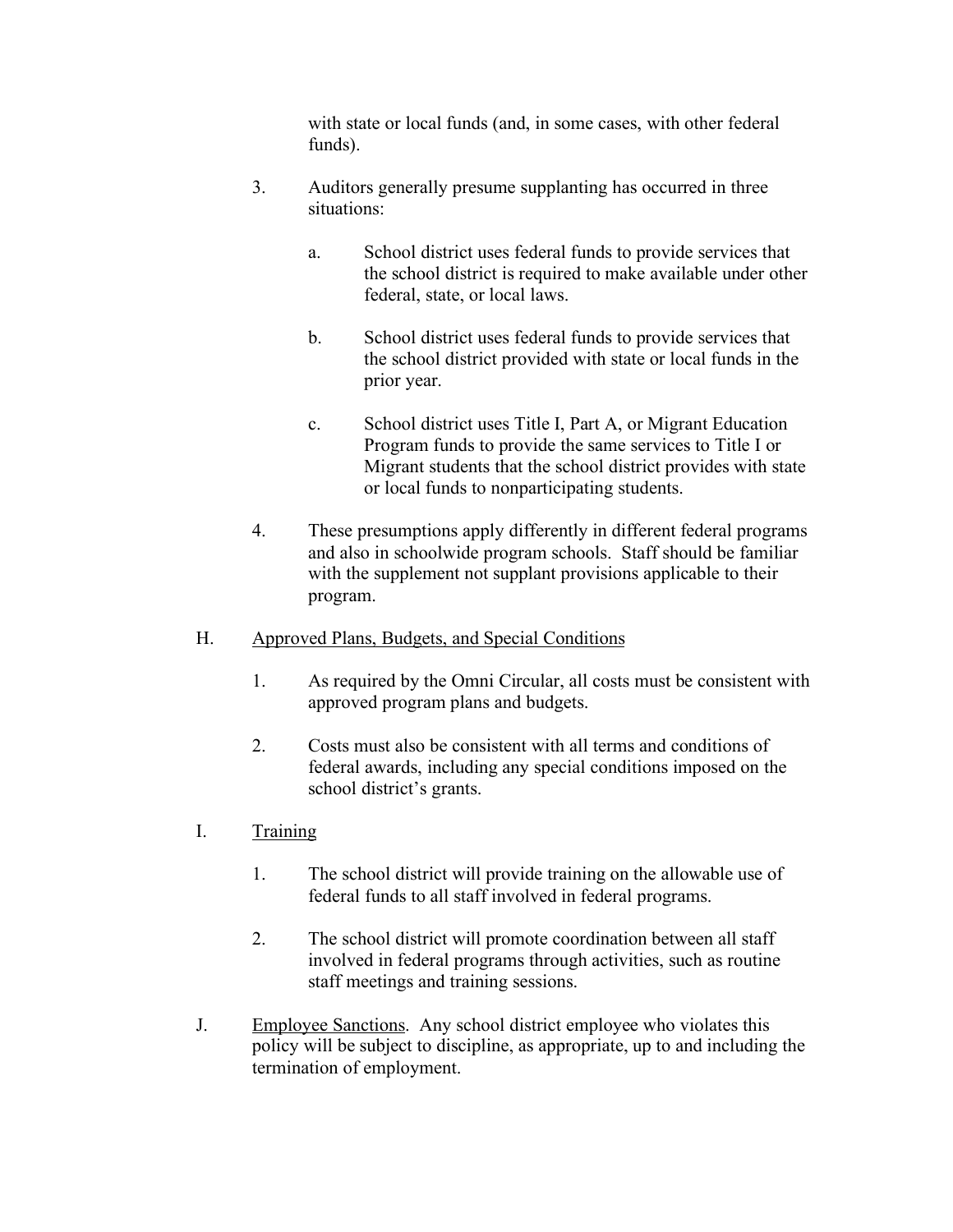### **VIII. COMPENSATION – PERSONAL SERVICES EXPENSES AND REPORTING**

- A. Compensation Personal Services Costs of compensation are allowable to the extent that they satisfy the specific requirements of the Uniform Grant Guidance and that the total compensation for individual employees:
	- 1. Is reasonable for the services rendered and conforms to the established written policy of the school district consistently applied to both federal and non-federal activities; and
	- 2. Follows an appointment made in accordance with a school district's written policies and meets the requirements of federal statute, where applicable.

Unless an arrangement is specifically authorized by a federal awarding agency, a school district must follow its written nonfederal, entitywide policies and practices concerning the permissible extent of professional services that can be provided outside the school district for non-organizational compensation.

#### B. Compensation – Fringe Benefits

- 1. During leave. The costs of fringe benefits in the form of regular compensation paid to employees during periods of authorized absences from the job, such as for annual leave, family-related leave, sick leave, holidays, court leave, military leave, administrative leave, and other similar benefits, are allowable if all of the following criteria are met:
	- a. They are provided under established written leave policies;
	- b. The costs are equitably allocated to all related activities, including federal awards; and
	- c. The accounting basis (cash or accrual) selected for costing each type of leave is consistently followed by the school district.
- 2. The costs of fringe benefits in the form of employer contributions or expenses for social security; employee life, health, unemployment, and worker's compensation insurance (except as indicated in 2 C.F.R. § 200.447(d)); pension plan costs; and other similar benefits are allowable, provided such benefits are granted under established written policies. Such benefits must be allocated to federal awards and all other activities in a manner consistent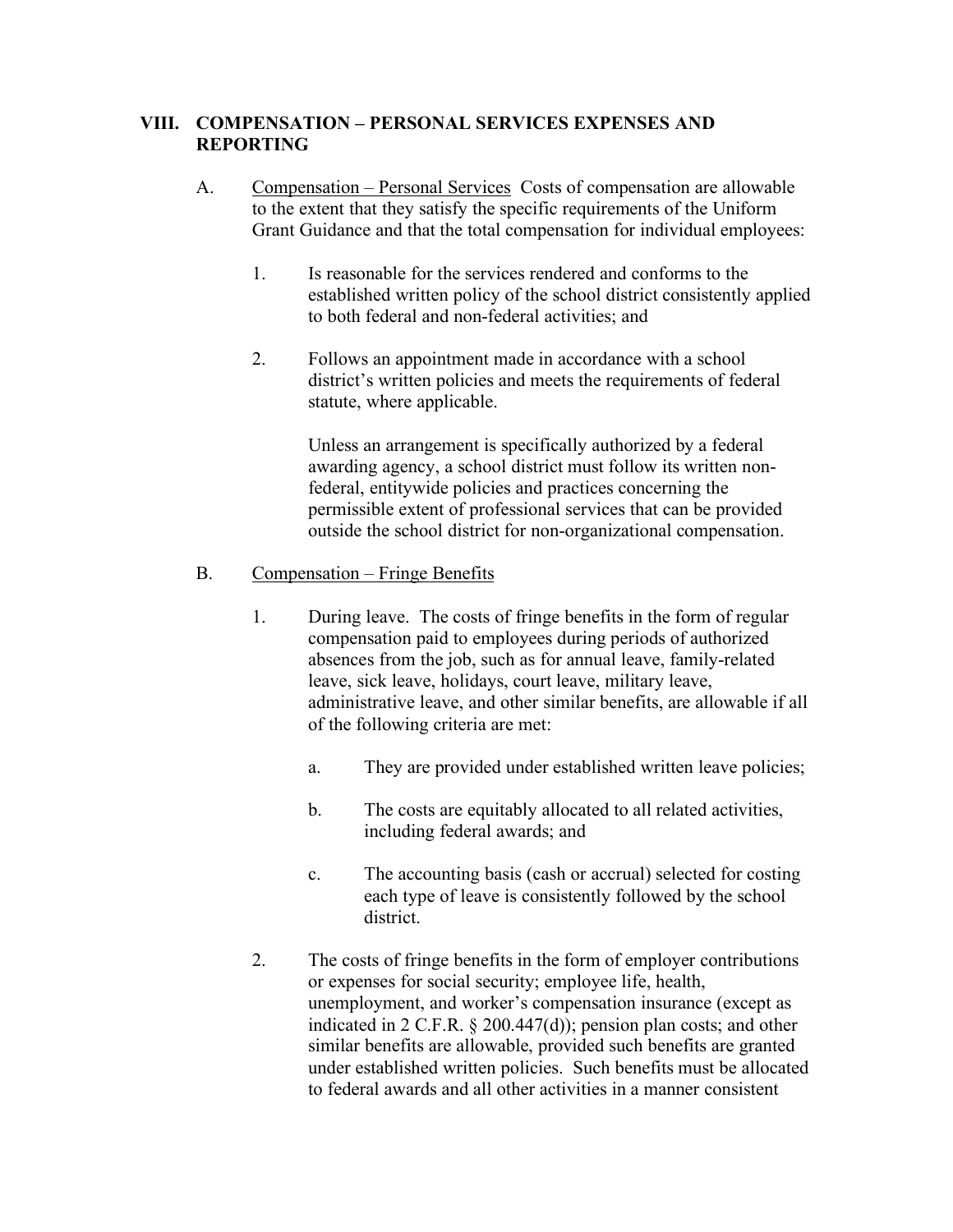with the pattern of benefits attributable to the individuals or group(s) of employees whose salaries and wages are chargeable to such federal awards and other activities and charged as direct or indirect costs in accordance with the school district's accounting practices.

- 3. Actual claims paid to or on behalf of employees or former employees for workers' compensation, unemployment compensation, severance pay, and similar employee benefits (e.g., post-retirement health benefits) are allowable in the year of payment provided that the school district follows a consistent costing policy.
- 4. Pension plan costs may be computed using a pay-as-you-go method or an acceptable actuarial cost method in accordance with the written policies of the school district.
- 5. Post-retirement costs may be computed using a pay-as-you-go method or an acceptable actuarial cost method in accordance with established written policies of the school district.
- 6. Costs of severance pay are allowable only to the extent that, in each case, severance pay is required by law; employer-employee agreement; established policy that constitutes, in effect, an implied agreement on the school district's part; or circumstances of the particular employment.
- C. Insurance and Indemnification. Types and extent and cost of coverage are in accordance with the school district's policy and sound business practice.
- D. Recruiting Costs. Short-term, travel visa costs (as opposed to longer-term, immigration visas) may be directly charged to a federal award, so long as they are:
	- 1. Critical and necessary for the conduct of the project;
	- 2. Allowable under the cost principles set forth in the Uniform Grant Guidance;
	- 3. Consistent with the school district's cost accounting practices and school district policy; and
	- 4. Meeting the definition of "direct cost" in the applicable cost principles of the Uniform Grant Guidance.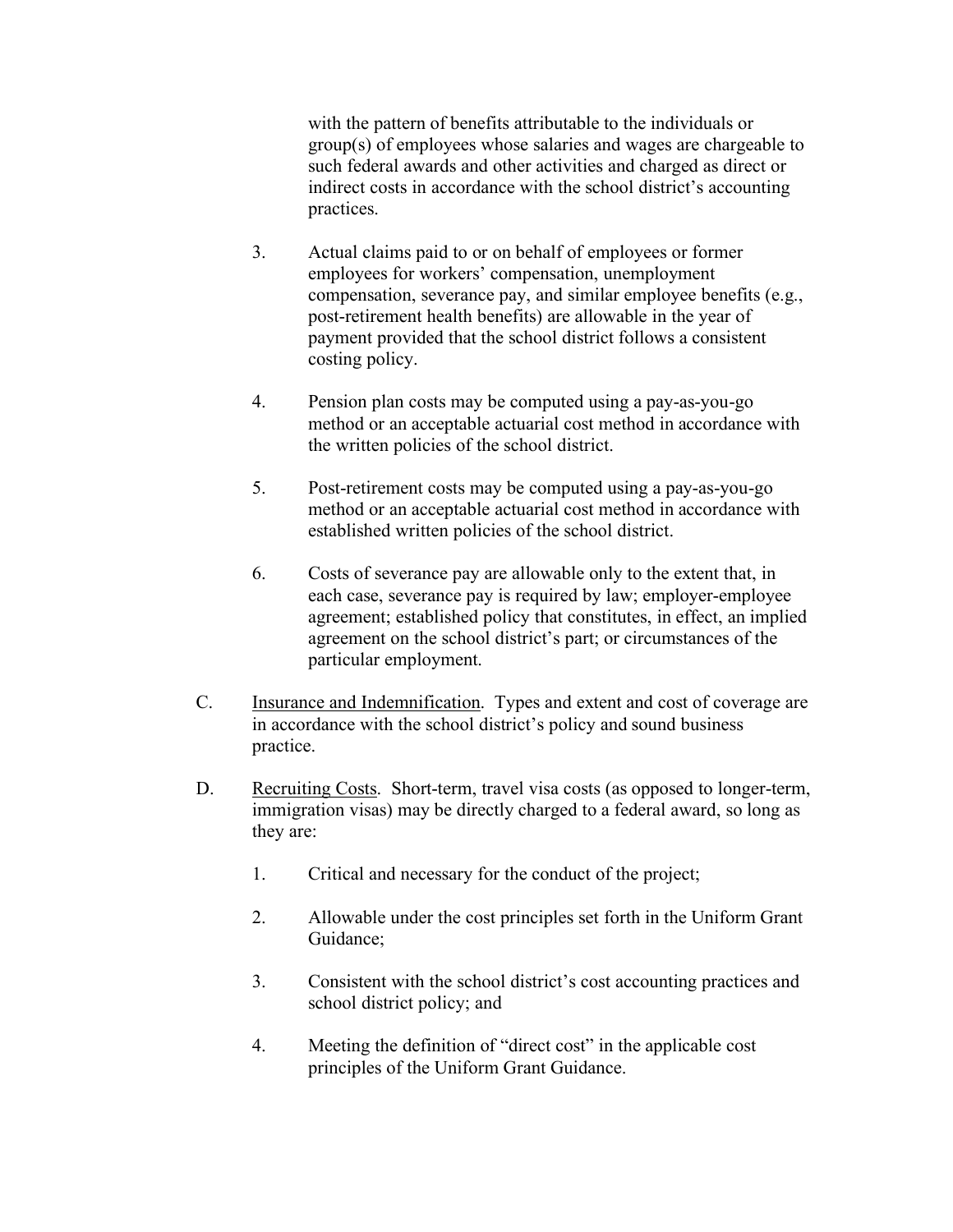- E. Relocation Costs of Employees. Relocation costs are allowable, subject to the limitations described below, provided that reimbursement to the employee is in accordance with the school district's reimbursement policy.
- F. Travel Costs. Travel costs may be charged on an actual cost basis, on a per diem or mileage basis in lieu of actual costs incurred, or on a combination of the two, provided the method used is applied to an entire trip and not to selected days of the trip, and results in charges consistent with those normally allowed in like circumstances in the school district's non-federally funded activities and in accordance with the school district's reimbursement policies.

Costs incurred by employees and officers for travel, including costs of lodging, other subsistence, and incidental expenses, must be considered reasonable and otherwise allowable only to the extent such costs do not exceed charges normally allowed by the school district in its regular operations according to the school district's written reimbursement and/or travel policies.

In addition, when costs are charged directly to the federal award, documentation must justify the following:

- 1. Participation of the individual is necessary to the federal award; and
- 2. The costs are reasonable and consistent with the school district's established travel policy.

Temporary dependent care costs above and beyond regular dependent care that directly results from travel to conferences is allowable provided the costs are:

- 1. A direct result of the individual's travel for the federal award;
- 2. Consistent with the school district's documented travel policy for all school district travel; and
- 3. Only temporary during the travel period.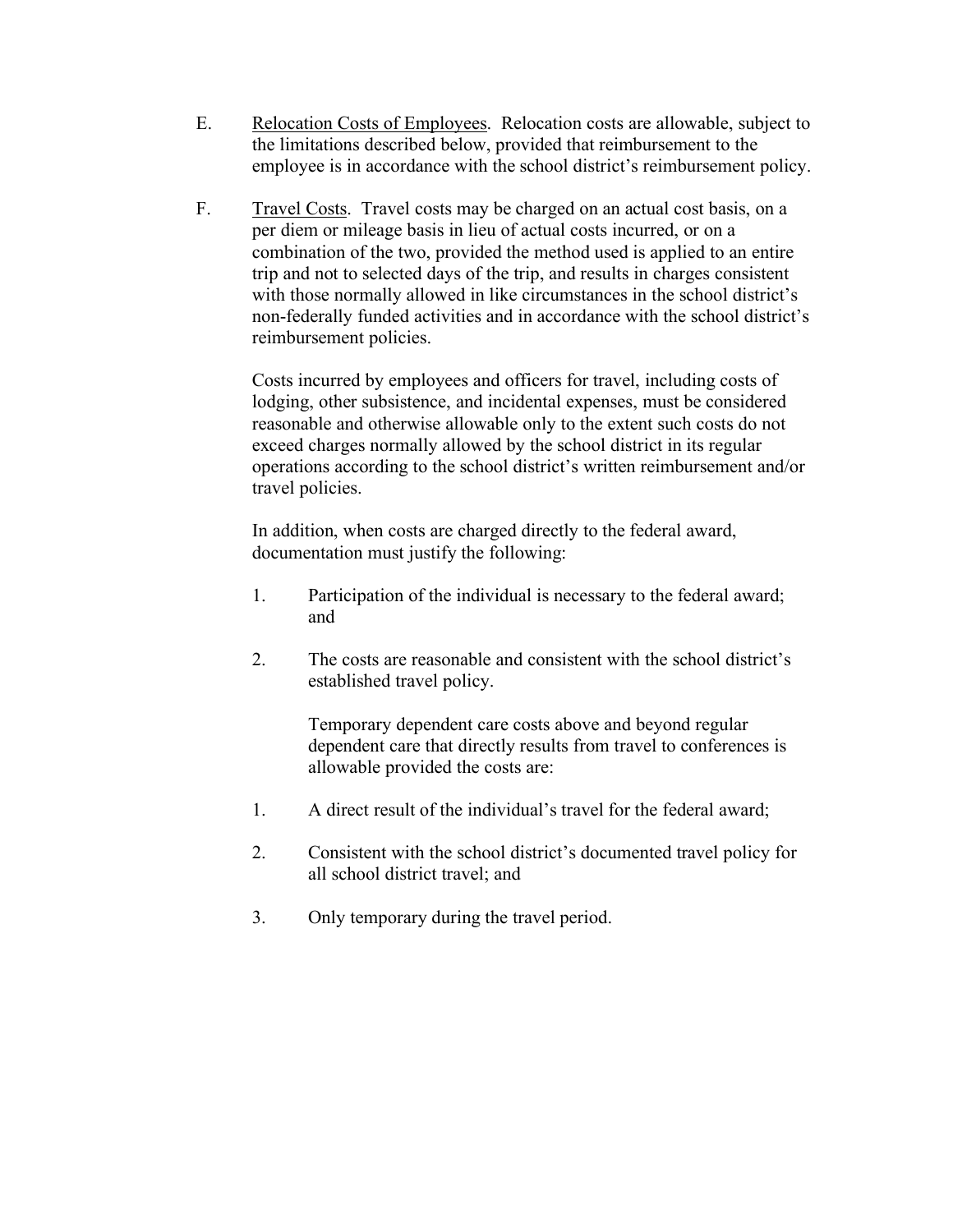| <b>Legal References:</b> | 2 C.F.R. § 200.12 (Capital Assets)                              |
|--------------------------|-----------------------------------------------------------------|
|                          | 2 C.F.R. § 200.112 (Conflict of Interest)                       |
|                          | 2 C.F.R. § 200.113 (Mandatory Disclosures)                      |
|                          | 2 C.F.R. § 200.205(d) (Federal Awarding Agency Review of Risk   |
|                          | Posed by Applicants)                                            |
|                          | 2 C.F.R. § 200.212 (Suspension and Debarment)                   |
|                          | 2 C.F.R. § 200.300(b) (Statutory and National Policy            |
|                          | Requirements)                                                   |
|                          | 2 C.F.R. § 200.302 (Financial Management)                       |
|                          | 2 C.F.R. § 200.303 (Internal Controls)                          |
|                          | 2 C.F.R. § 200.305(b)(1) (Payment)                              |
|                          | 2 C.F.R. § 200.310 (Insurance Coverage)                         |
|                          | 2 C.F.R. § 200.311 (Real Property)                              |
|                          | 2 C.F.R. § 200.313(d) (Equipment)                               |
|                          | 2 C.F.R. § 200.314 (Supplies)                                   |
|                          | 2 C.F.R. § 200.315 (Intangible Property)                        |
|                          | 2 C.F.R. § 200.318 (General Procurement Standards)              |
|                          | 2 C.F.R. § 200.319(c) (Competition)                             |
|                          | 2 C.F.R. § 200.320 (Methods of Procurement to be Followed)      |
|                          | 2 C.F.R. § 200.321 (Contracting with Small and Minority         |
|                          | Businesses, Women's Business Enterprises, and Labor Surplus     |
|                          | Area Firms)                                                     |
|                          | 2 C.F.R. § 200.328 (Monitoring and Reporting Program            |
|                          | Performance)                                                    |
|                          | 2 C.F.R. § 200.338 (Remedies for Noncompliance)                 |
|                          | 2 C.F.R. § 200.403(c) (Factors Affecting Allowability of Costs) |
|                          | 2 C.F.R. § 200.430 (Compensation - Personal Services)           |
|                          | 2 C.F.R. § 200.431 (Compensation - Fringe Benefits)             |
|                          | 2 C.F.R. § 200.447 (Insurance and Indemnification)              |
|                          | 2 C.F.R. § 200.463 (Recruiting Costs)                           |
|                          | 2 C.F.R. § 200.464 (Relocation Costs of Employees)              |
|                          | 2 C.F.R. § 200.473 (Transportation Costs)                       |
|                          | 2 C.F.R. § 200.474 (Travel Costs)                               |
| <b>Cross References:</b> | MSBA/MASA Model Policy 208 (Development, Adoption, and          |
|                          | <b>Implementation of Policies</b> )                             |
|                          | MSBA/MASA Model Policy 210 (Conflict of Interest – School       |
|                          | <b>Board Members)</b>                                           |
|                          | MSBA/MASA Model Policy 210.1 (Conflict of Interest – Charter    |
|                          | School Board Members)                                           |
|                          | MSBA/MASA Model Policy 412 (Expense Reimbursement)              |
|                          | MSBA/MASA Model Policy 701 (Establishment and Adoption of       |
|                          | School District Budget)                                         |